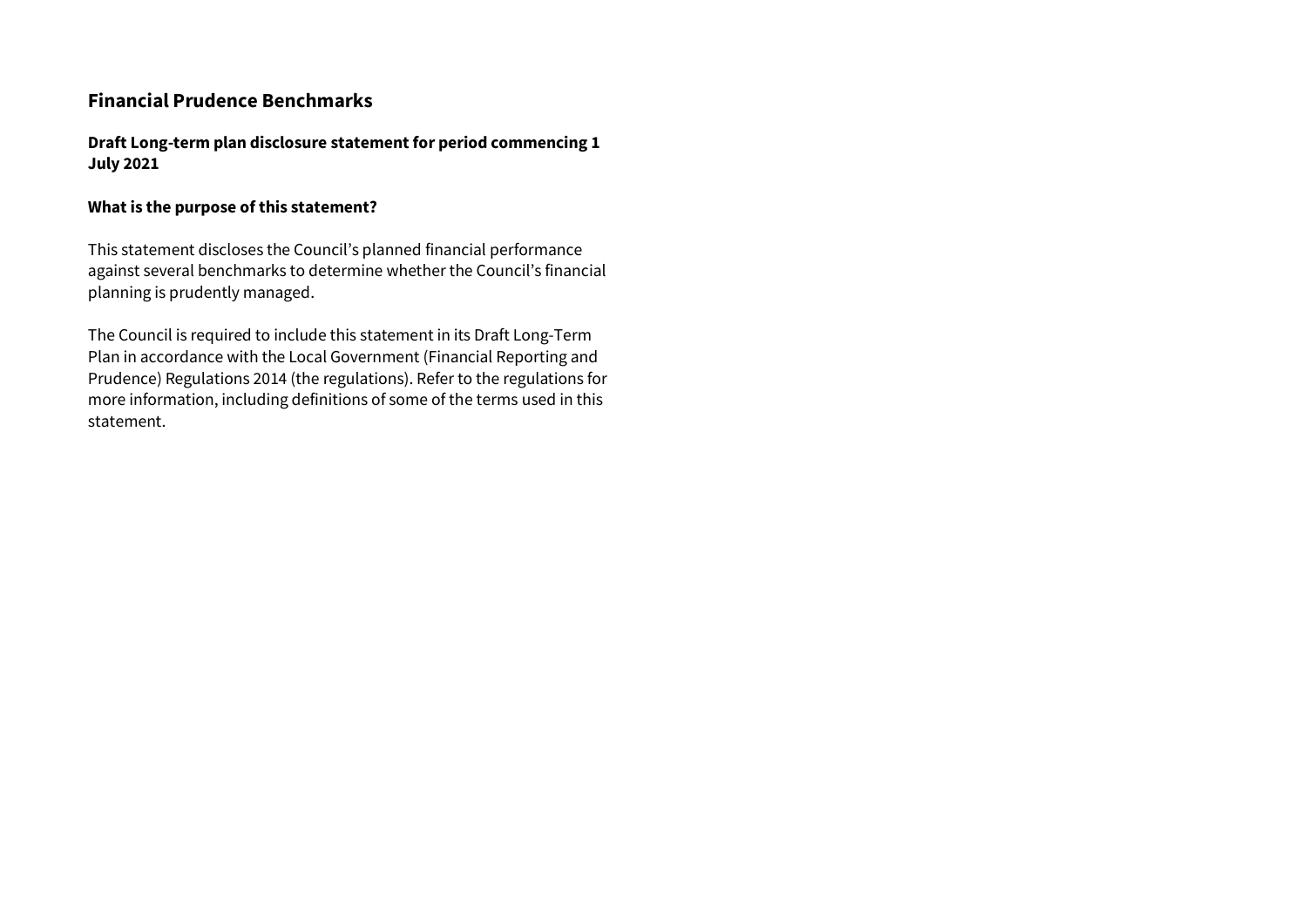### **Rates affordability benchmark**

The Council meets the rates affordability benchmark if—

 its planned rates increases equal or are less than each quantified limit on rates increases.

This graph compares the Council's planned rates increases with the quantified limit on rates increases contained within the financial strategy and included in this long-term plan.

The quantified limit is set at 1% above the nominal year on year increase in rates income contained in the plan's financial strategy.

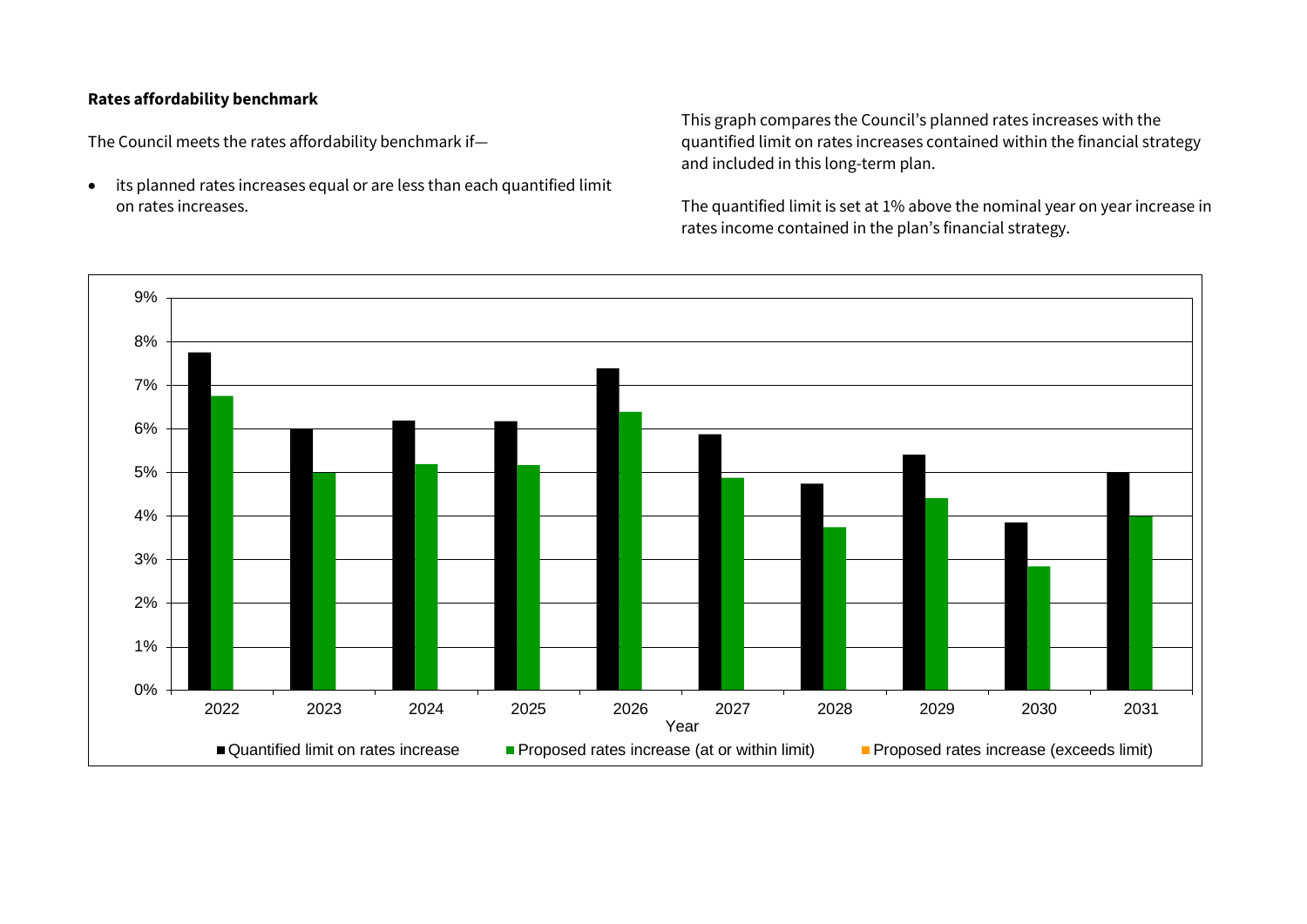#### **Debt affordability benchmark**

The Council meets the debt affordability benchmark if its planned borrowing is within each quantified limit on borrowing. The Council has six measures for debt affordability and these are set out below.

### *Total borrowing*

The following graph compares the Council's planned borrowing with a quantified limit on borrowing contained within the financial strategy and included in this long-term plan. The quantified limit on borrowing has been set at 300% of the net debt to revenue ratio for the first year of the longterm plan), then reducing 5% each year until 2026 where the limit remains at 280% for the remaining long-term plan years.

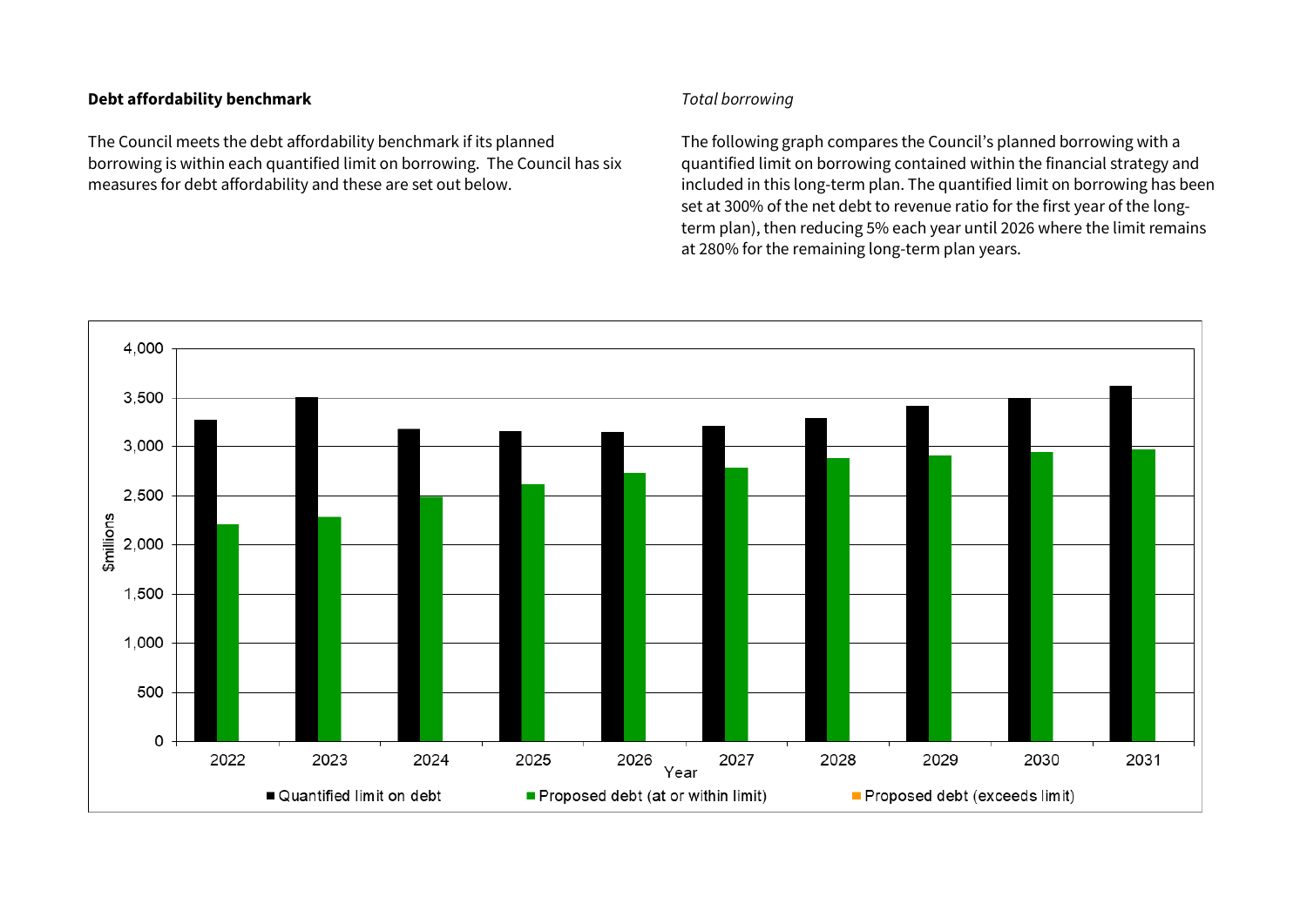## **Net debt as a percentage of equity**

The following graph compares the Council's planned net borrowing with a quantified limit stated in the liability management policy and included in this long-term plan

The quantified limit is net debt (comprised of total borrowings less liquid assets and investments) as a percentage of equity being less than or equal to 20%

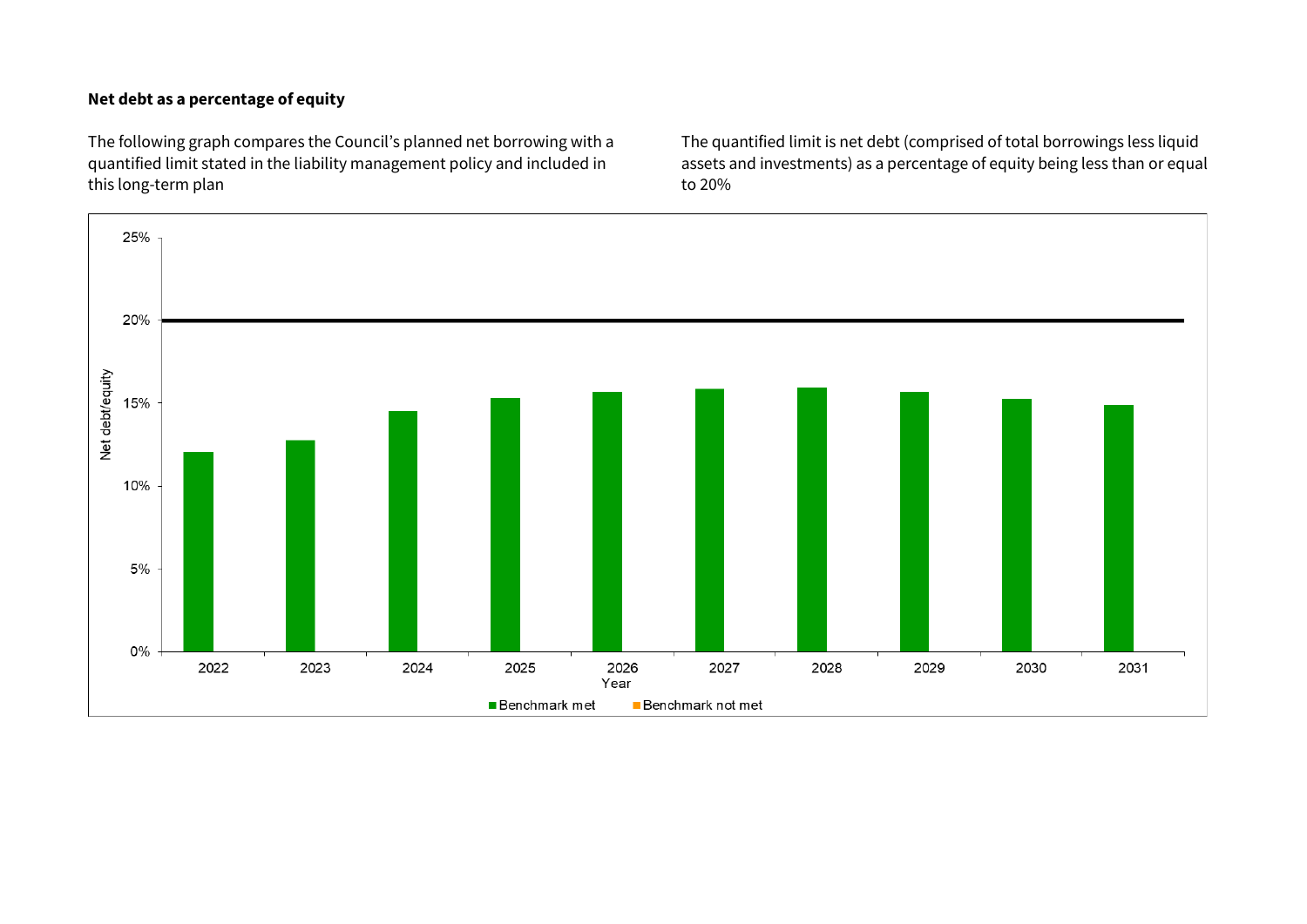### **Net debt as a percentage of total revenue**

The following graph compares the Council's planned net borrowing with a quantified limit on borrowing stated in the financial strategy and included in this long-term plan.

The quantified limit is net debt as a percentage of total revenue being less than or equal to 300% for the first year of the long-term plan, then reducing 5% each year until 2026 where the limit remains at 280% for the remaining long-term plan years.

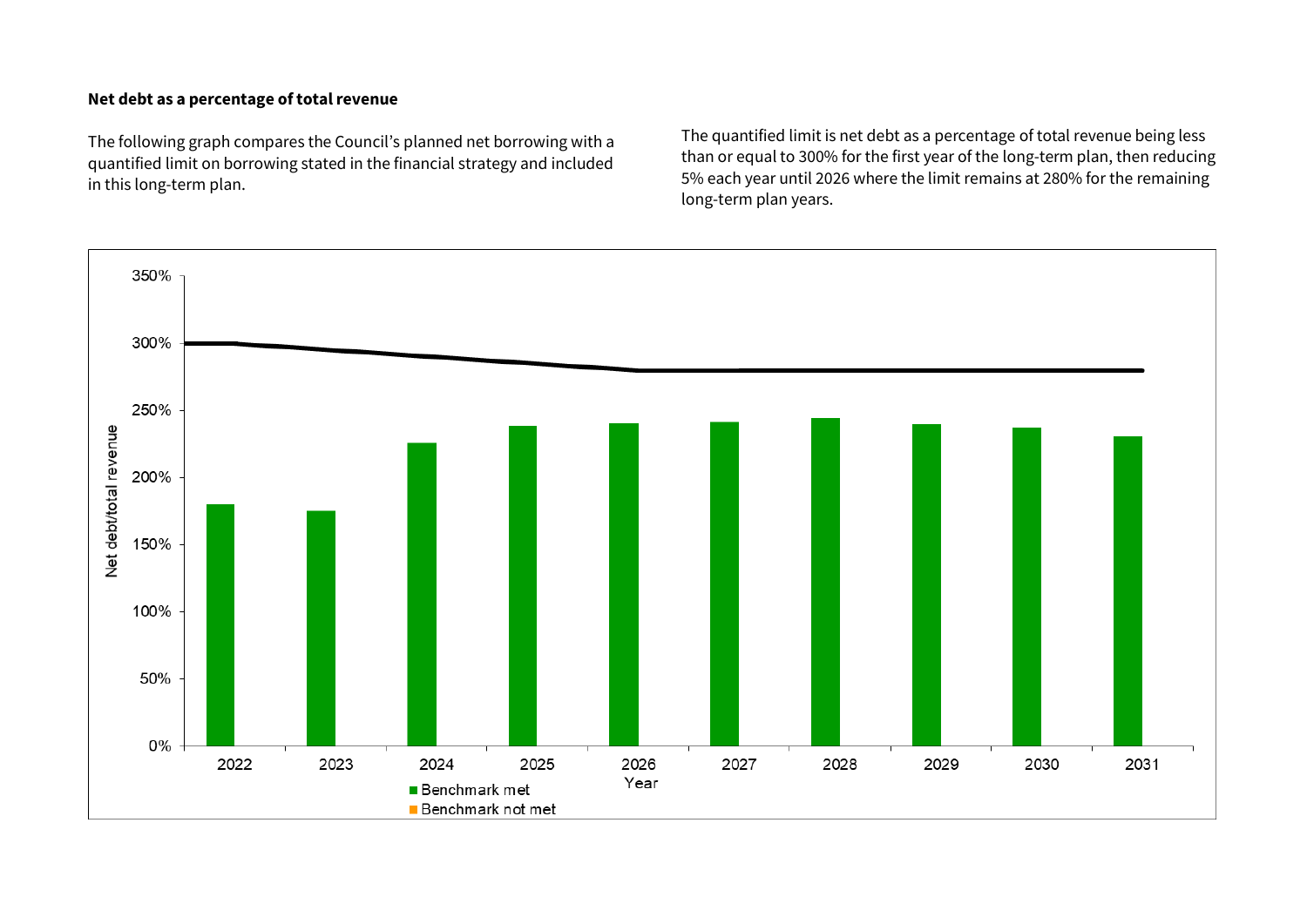### **Net interest as a percentage of total revenue**

The following graph compares the Council's planned net interest with a quantified limit stated in the liability management policy included in this long-term plan.

The quantified limit is net interest as a percentage of total operating revenue being less than or equal to 20%.

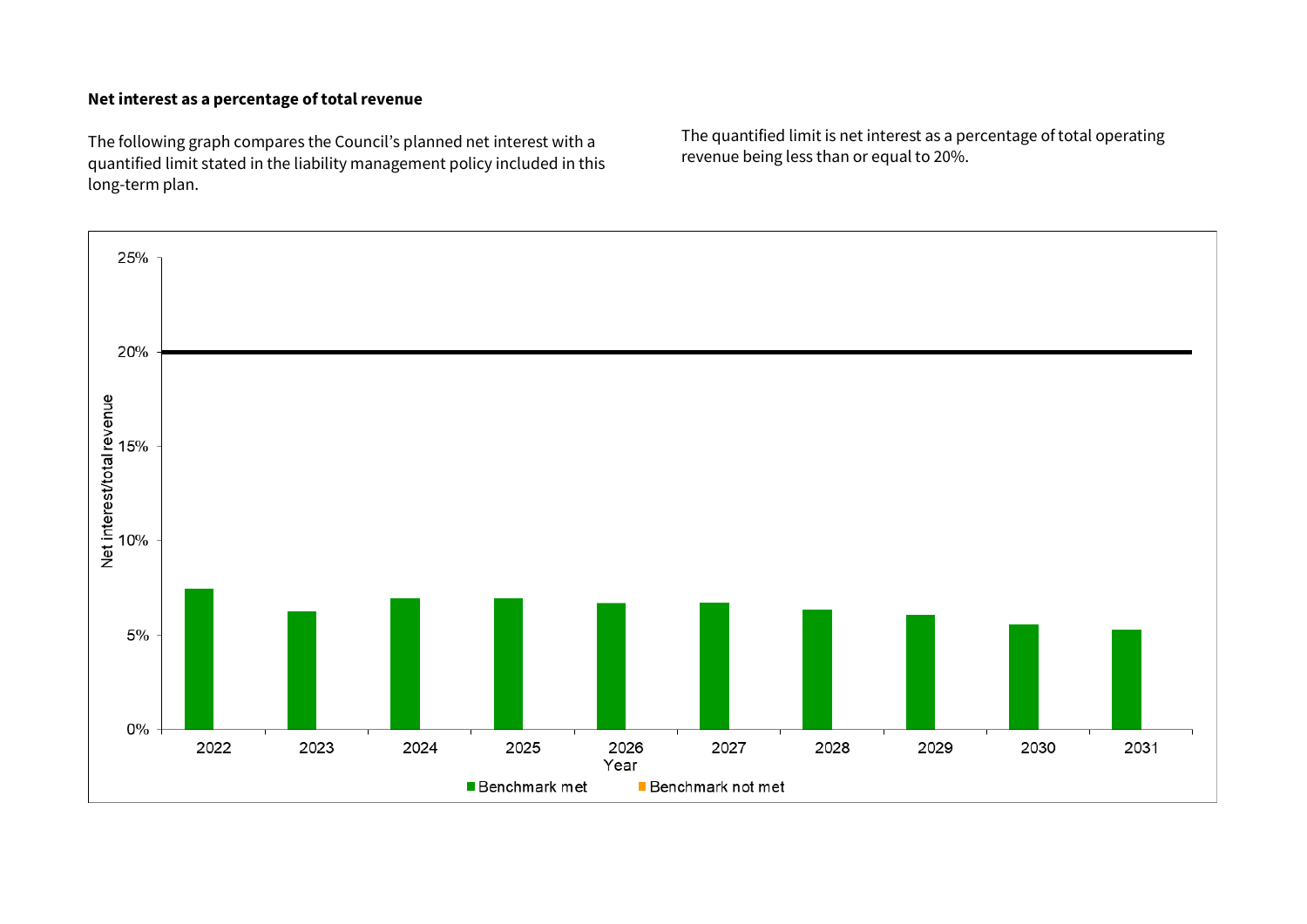### **Net interest as a percentage of annual rates income**

The following graph compares the Council's planned net interest with a quantified limit stated in the liability management policy included in this long-term plan.

The quantified limit is net interest as a percentage of annual rates income being less than or equal to 30%.

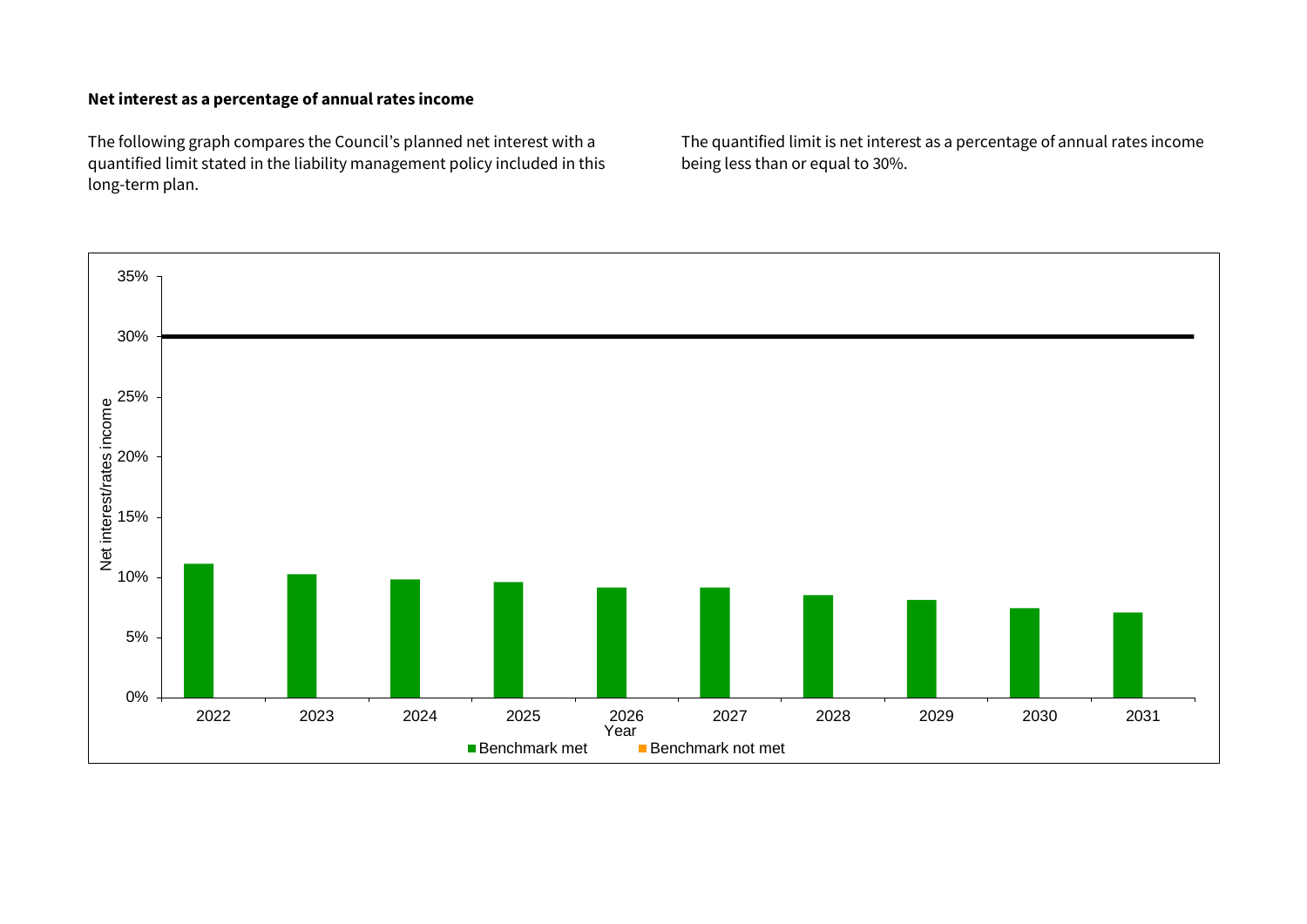## **Liquidity**

The following graph compares the Council's planned net borrowing with a quantified limit stated in the liability management policy included in this long-term plan.

The quantified limit is liquidity being equal to or greater than 110%. For debt affordability, liquidity is calculated as total borrowings including committed but undrawn facilities plus liquid assets and investments compared to total term borrowings.

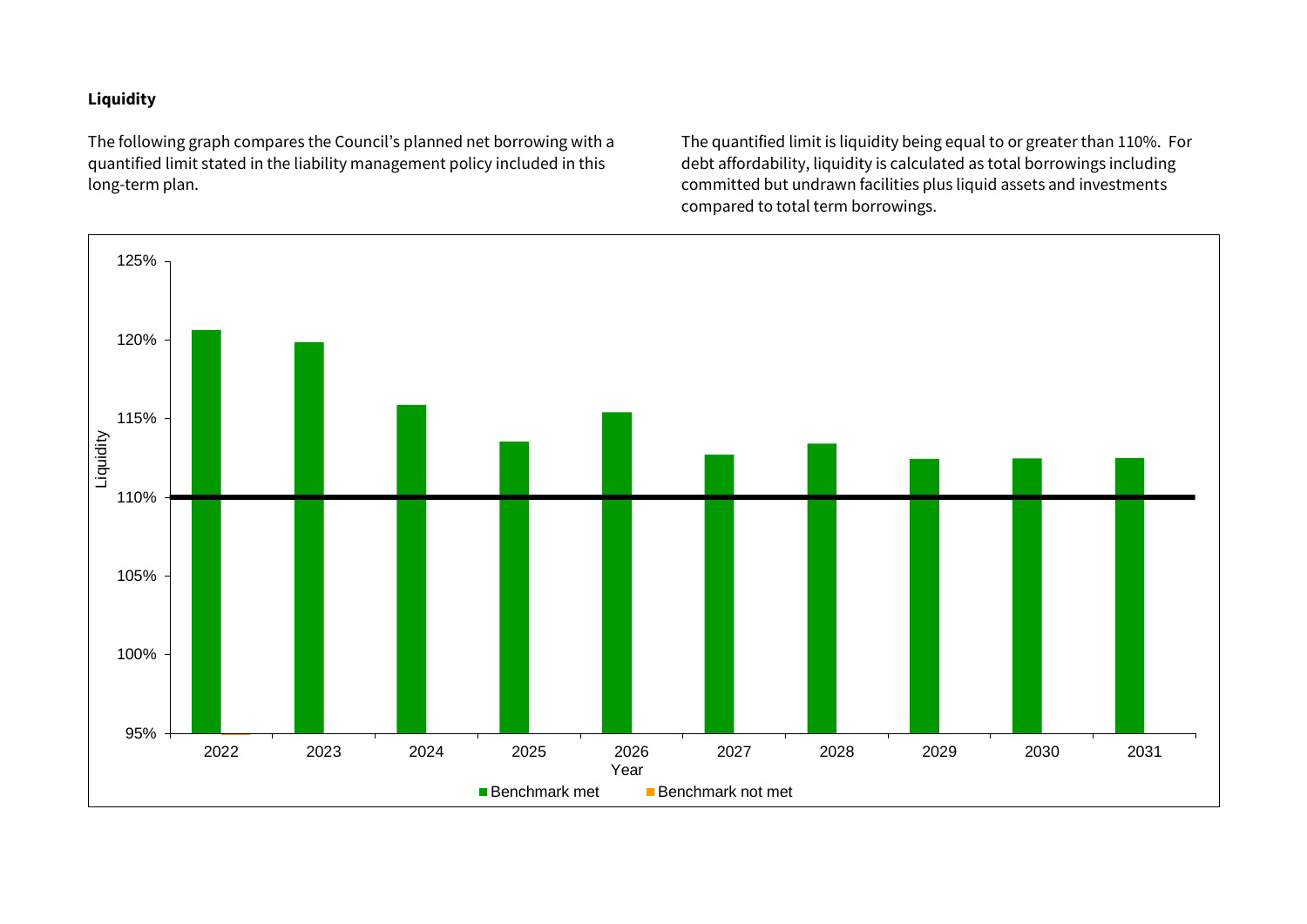#### **Balanced budget benchmark**

The following graph displays the Council's planned revenue (excluding development contributions, financial contributions, vested assets, gains on derivative financial instruments, and revaluations of property, plant, and equipment) as a proportion of planned operating expenses (excluding losses on derivative financial instruments and revaluations of property, plant, and equipment).

The Council meets the balanced budget benchmark if its planned revenue equals or is greater than its planned operating expenses, including depreciation.

Council's policy is to rate for renewals rather than depreciation. Council is increasing its rating for renewals over the period of the long-term plan to better match long run renewal projections.

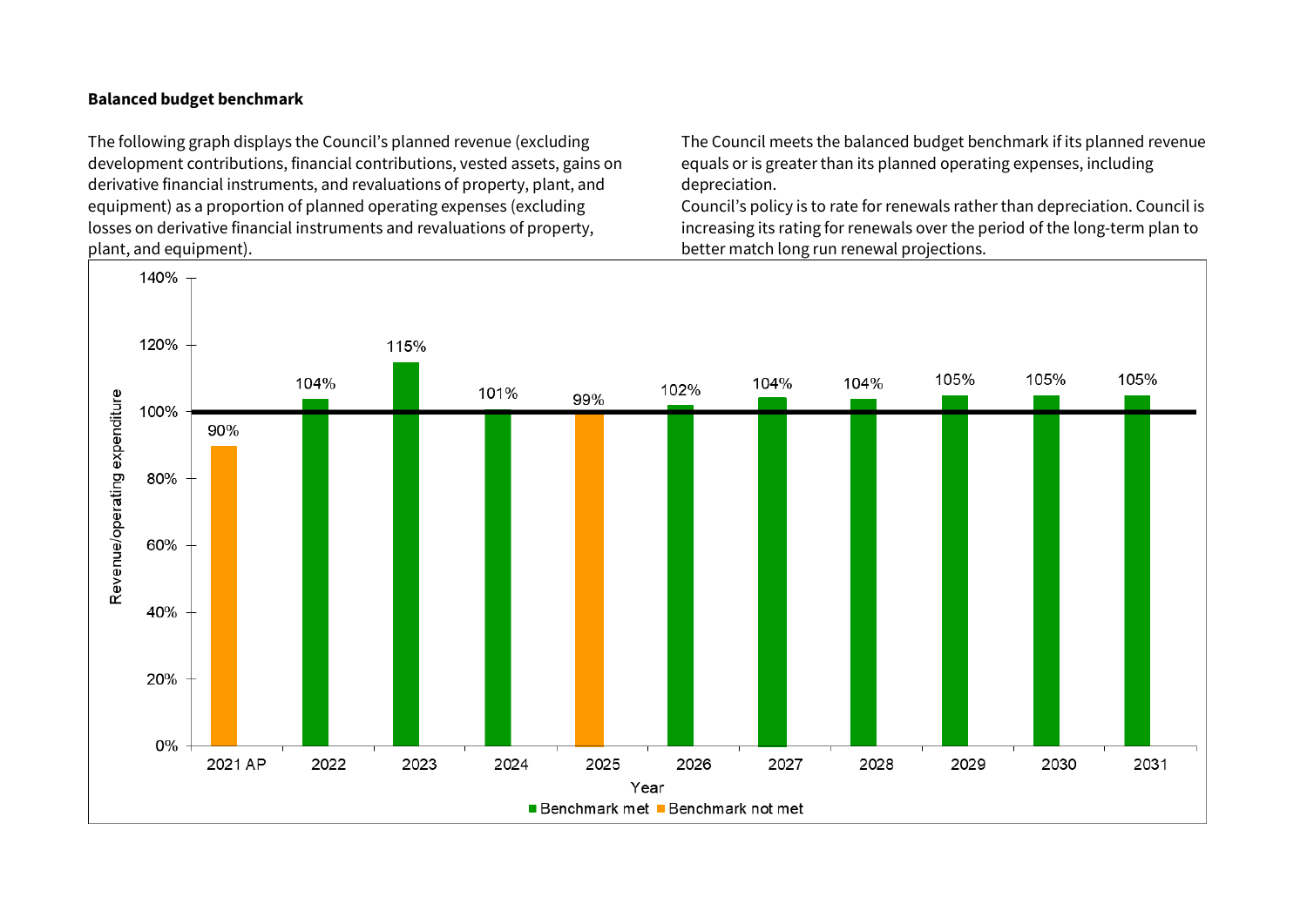### **Essential services benchmark**

The following graph displays the Council's planned capital expenditure on network services as a proportion of expected depreciation on network services.

The Council meets the essential services benchmark if its planned capital expenditure on network services equals or is greater than expected depreciation on network services.